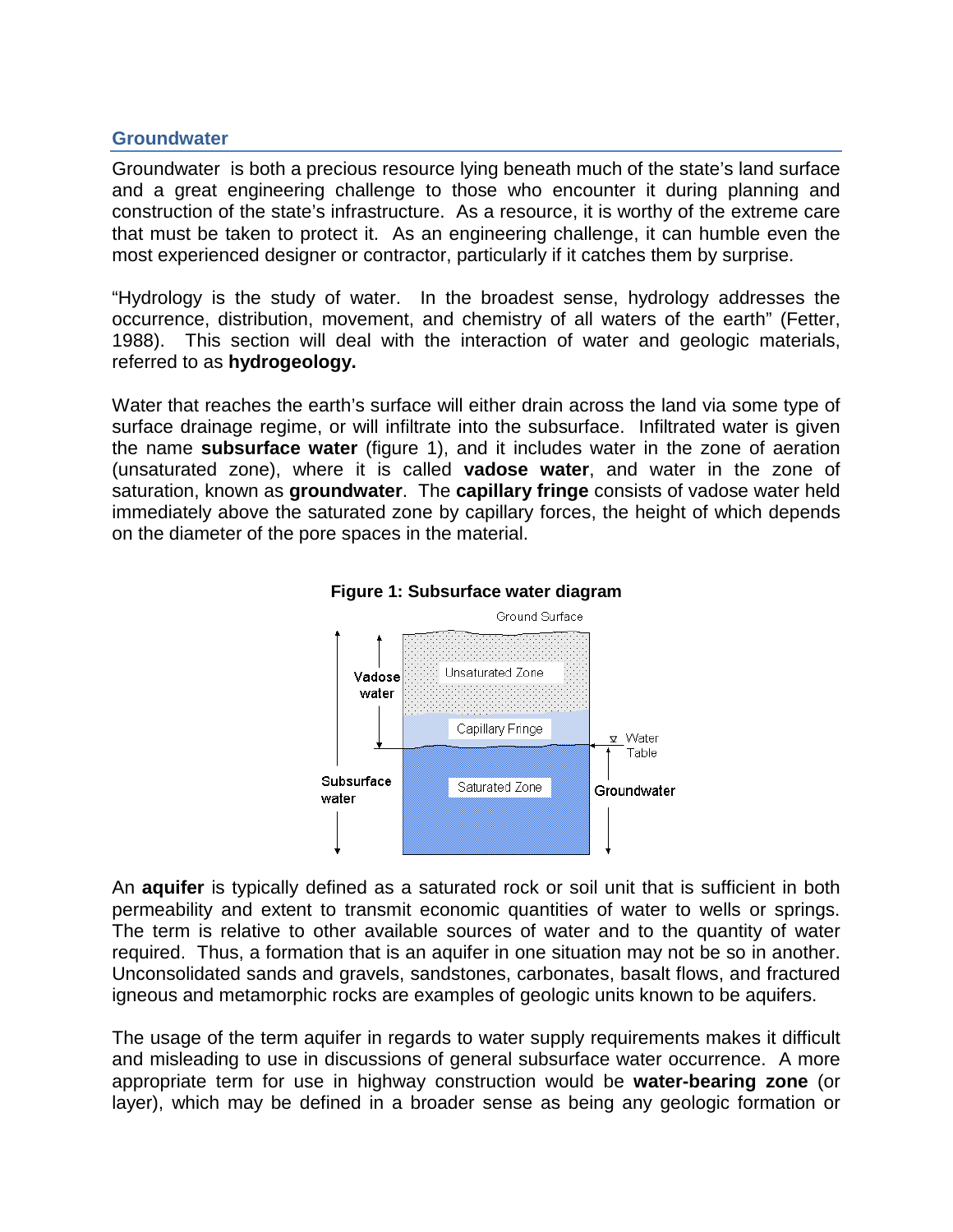stratum, consolidated or unconsolidated, or geologic structure (such as a fracture or fault zone) that is capable of transmitting water in sufficient quantity to be either of use or of concern.

A **confining layer** is a geologic unit having low permeability in comparison to a stratigraphically adjacent water-bearing zone. There are very few, if any, geologic formations that are absolutely impermeable. Weathering, fracturing, solution, and biological disturbance have affected most rock and soil units to some degree. However, the rate of groundwater movement in these units can be exceedingly slow. Typical geologic materials that make up confining beds are clays, tills, shales, and igneous and metamorphic rock units that are not extensively fractured.

Water-bearing zones (aquifers) can be classified on the basis of the presence or absence of an overlying confining bed, and the resultant **potentiometric surface** which is defined as the level to which water will rise in a tightly cased well. A waterbearing zone with no overlying confining layer will have a potentiometric surface that is equal to the atmospheric pressure. This type of system is known as an **unconfined** or **water table aquifer** (figure 2), and the potentiometric surface is often called the **water table**. Recharge to this type of aquifer can be from downward seepage through the unsaturated zone, through lateral groundwater flow, or by seepage from underlying strata.

#### **Figure 2: Schematic Illustration of the Occurrence of Groundwater in an Unconfined (Water Table) System (Adapted from FHWA, "Highway Subdrainage Design")[1](#page-1-0)**



<span id="page-1-0"></span> <sup>1</sup> Moulton, Lyle K., 1980, "Highway Subdrainage Design", Report No. FHWA-TS-80-224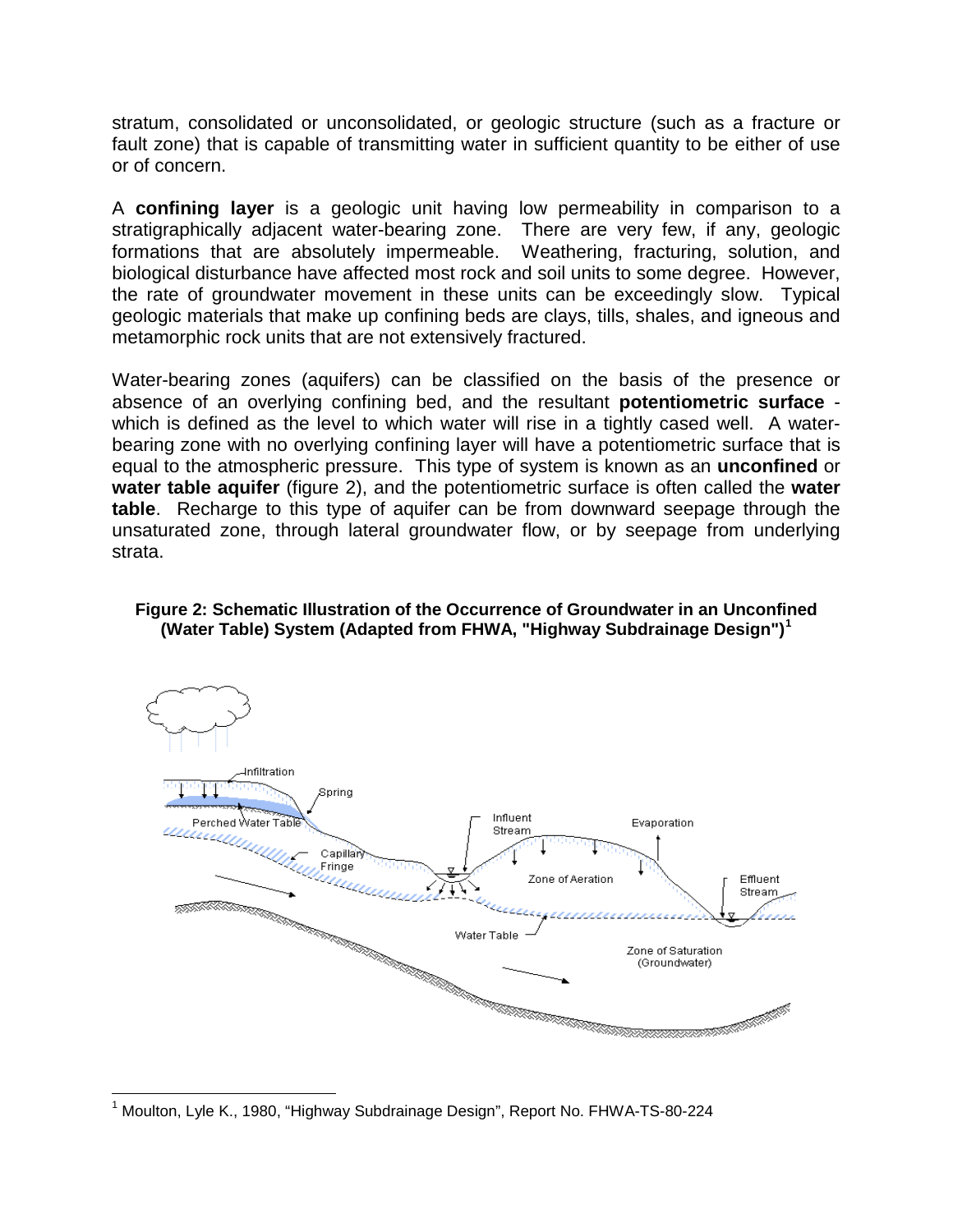**Perched groundwater** is unconfined groundwater separated from an underlying body of groundwater by an unsaturated zone. It occurs when subsurface water percolating downward is held by a bed or lens of low-permeability material. Perched groundwater may be either **permanent**, where recharge is frequent enough to maintain a saturated zone above the perching bed, or **temporary**, where intermittent recharge is not great or frequent enough to prevent the perched water from disappearing with time as a result of drainage over the edge or through the perching bed.

A water-bearing zone with an overlying confining layer and a potentiometric surface that rises above the base of the confining layer is known as a **confined** or **artesian aquifer**  (figure 3).

When the potentiometric pressure is sufficient to raise the water level above the ground surface, it is referred to as a **flowing artesian** condition. Recharge to confined aquifers generally occurs some lateral distance away, where the aquifer is not confined.





## **Groundwater Occurrence**

Differing geologic features and land forms of Minnesota cause significant differences in groundwater conditions. Minnesota is situated on the southern margin of the Canadian Shield, which is a region of Precambrian crystalline and metamorphic rocks. In Paleozoic times, nearly 2,000 feet of clastic and carbonate sediment were deposited in a shallow depositional basin known as the Hollandale embayment. During the Cretaceous period, shallow seas again deposited a layer of sediment, mainly in the southwestern and extreme western portions of the state. During the Pleistocene Epoch, four continental glaciations advanced and retreated across Minnesota, blanketing the bedrock with drift as thick as 600 feet. Sand and gravel deposits in the drift constitute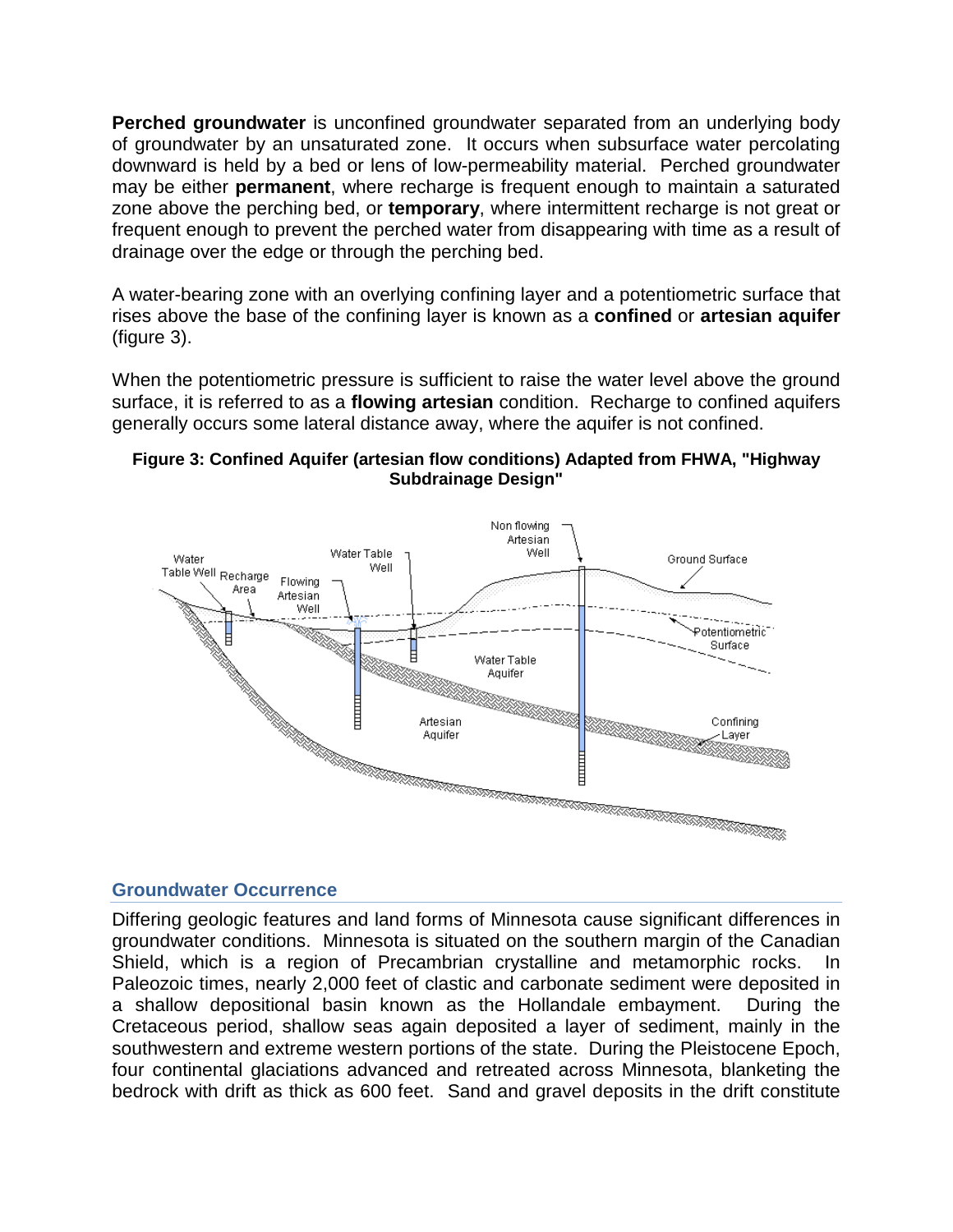important aquifers, particularly in western Minnesota where the drift is thickest and where bedrock aquifers have small yields.

### **Quaternary Hydrogeology**

**Surficial drift aquifers** are exposed at or near the land surface and cover a large portion of the central part of the state. These aquifers consist of alluvial outwash, beach-ridge, and ice-contact deposits. Extensive outwash deposits are a significant source of water and are potential problems for construction excavation and dewatering.

**Buried drift aquifers** are present in nearly all areas of the state, except in the northeast and southeast where the drift is thin or absent. The aquifers consist of discontinuous layers of fine to coarse sand and gravel that are isolated from one another by till. Where they have sufficient aerial extent, these aquifers are a good source of moderate to high volumes of water. Occasionally, these aquifers are confined and produce flowing artesian conditions when encountered during pile driving or structure excavations.

**Alluvial aquifers** consist of sand and gravel locally interbedded with silt and clay. They are found in present-day river valleys and buried river channels, and include river terrace deposits. These aquifers are often very prolific producers, and can be difficult to dewater for construction of bridge piers and abutments. The layered nature of the deposits along with the typical river valley topography often yields significant artesian conditions that must be addressed during the subsurface exploration program.

### **Bedrock Hydrogeology**

Only in the southeastern portion of the state are the bedrock aquifers prolific water producers. These Paleozoic sedimentary formations (such as the St. Peter sandstone, Prairie du Chien dolostone, Jordan sandstone, etc.) can be a potential source of problems for construction dewatering because of their proximity to the surface in many locations. Also, because these formations are used extensively for water supply, care should be taken to limit their exposure to contamination from construction activities or from removing overlying confining beds.

Elsewhere in the state, bedrock aquifers are typically low yielding and are used only because of the absence of Quaternary aquifers. These aquifers generally have little impact on construction projects, but care must be taken to limit impact to wells completed in these aquifers.

More detailed information on the hydrogeology of specific areas within Minnesota can be obtained from the Minnesota Geological Survey (link below).

### **Groundwater Analysis**

The level of analysis will depend on the extent of the project and the potential impact of the groundwater (or in some cases, the potential impact to the groundwater). All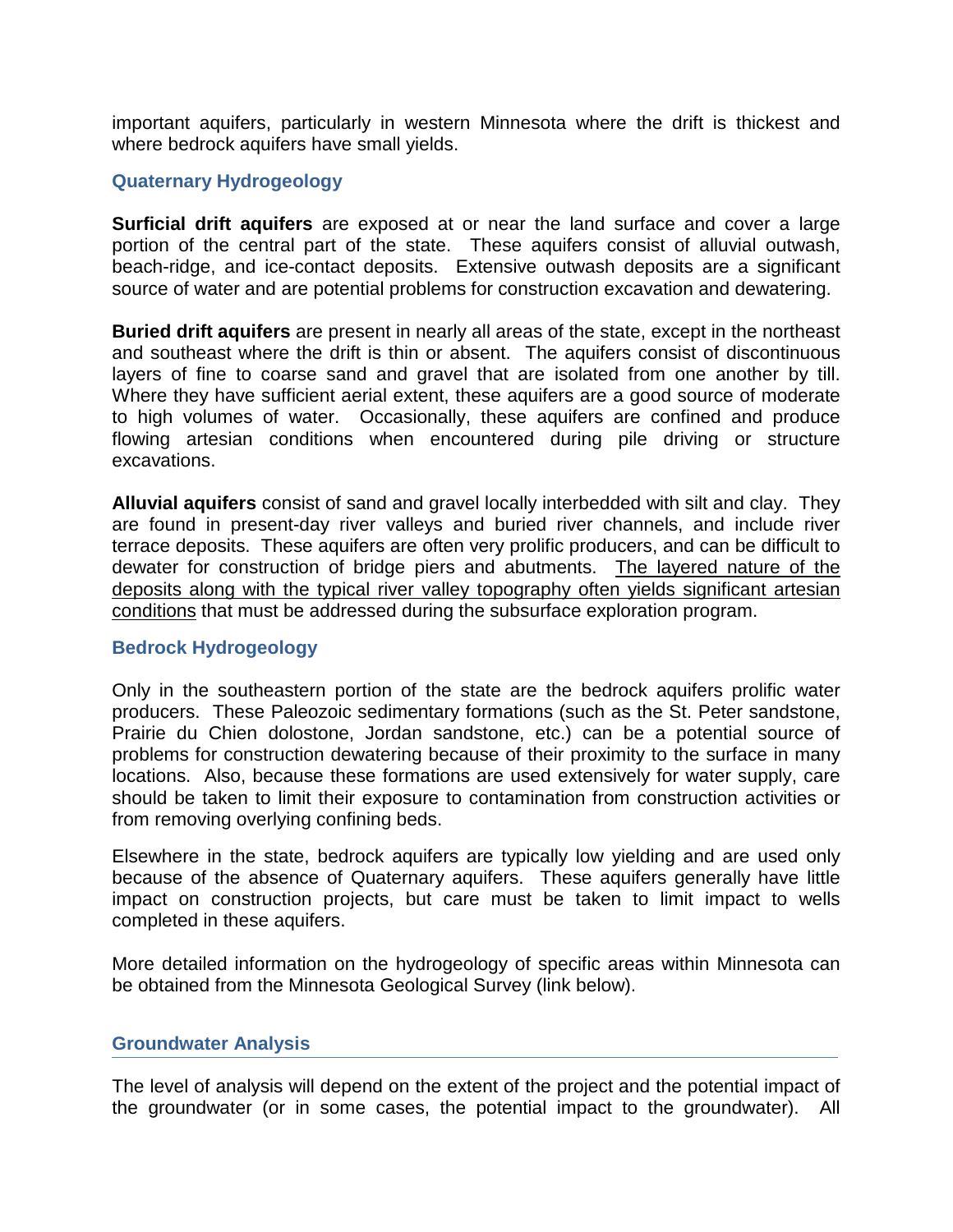projects will require some knowledge about groundwater levels and soil types in order to identify potential impacts. This initial data can found from a variety of sources, including geologic and hydrologic publications from the Minnesota Geological Survey (MGS); drilling records from the MnDOT Foundations Unit; and well construction records from the Minnesota Department of Health. Online links to these sources are:

Minnesota Geological Survey: *<http://www.mngs.umn.edu/index.html>*

MnDOT Geotechnical borings: *[http://www.mrr.dot.state.mn.us/geotechnical/foundations/Gis/gi5\\_splash.html](http://www.mrr.dot.state.mn.us/geotechnical/foundations/Gis/gi5_splash.html)*

Department of Health well records: *<http://www.health.state.mn.us/divs/eh/cwi/index.html>*

For constructions projects, Initial studies are typically carried out by District level Materials/Soils personnel, and normally include their own shallow drilling exploration program. This level of investigation will often reveal only that there is a need for groundwater control. Depending on the extent or complexity of the anticipated control, additional exploration and analysis may be warranted. Exploration assistance and groundwater control designs are available through the MnDOT Geotechnical Section. Additional exploration is often necessary to provide information for the design of a groundwater control system, such as **hydraulic conductivity**, **aquifer thickness**, **hydraulic gradient**, and gradation of aquifer materials.

## **Aquifer Characterization**

The property of a water-bearing formation that relates to the flow of groundwater is called **hydraulic conductivity (***K***)** and indicates the quantity of water that will flow through a unit cross-sectional area of a porous medium per time under a hydraulic gradient of 1 at a specified temperature. A **hydraulic gradient** of 1 means that the head falls 1 foot for every 1 foot of horizontal flow distance. For convenience, *K* is expressed as the flow in gallons per day (or cubic feet per day) through a crosssectional area of one square foot of water –bearing medium under a hydraulic gradient of 1 at a temperature of 60<sup>0</sup>F. This results in units of gpd/ft<sup>2</sup> (Equation 1) or feet/day (Equation 2)

1 K Unit = 
$$
\frac{1 \text{ gallon of water at } 60^{\circ}F/day}{1 \text{ ft}^2 \text{ of aquifer } (-1 \text{ ft/ft gradient})}
$$
 = gpd/ft<sup>2</sup> (Equation 1)  
Or, 1 K Unit =  $\frac{1 \text{ ft}^3 \text{ of water at } 60^{\circ}F/day}{1 \text{ ft}^2 \text{ of aquifer } (-1 \text{ ft/ft gradient})}$  = feet/day (Equation 2)

Hydraulic conductivity can be estimated from a table that shows typical ranges of values for common soil types (Table 1) or it can be calculated from the "Moulton" formula (Equation 3) if certain parameters of the porous media are known. It should be noted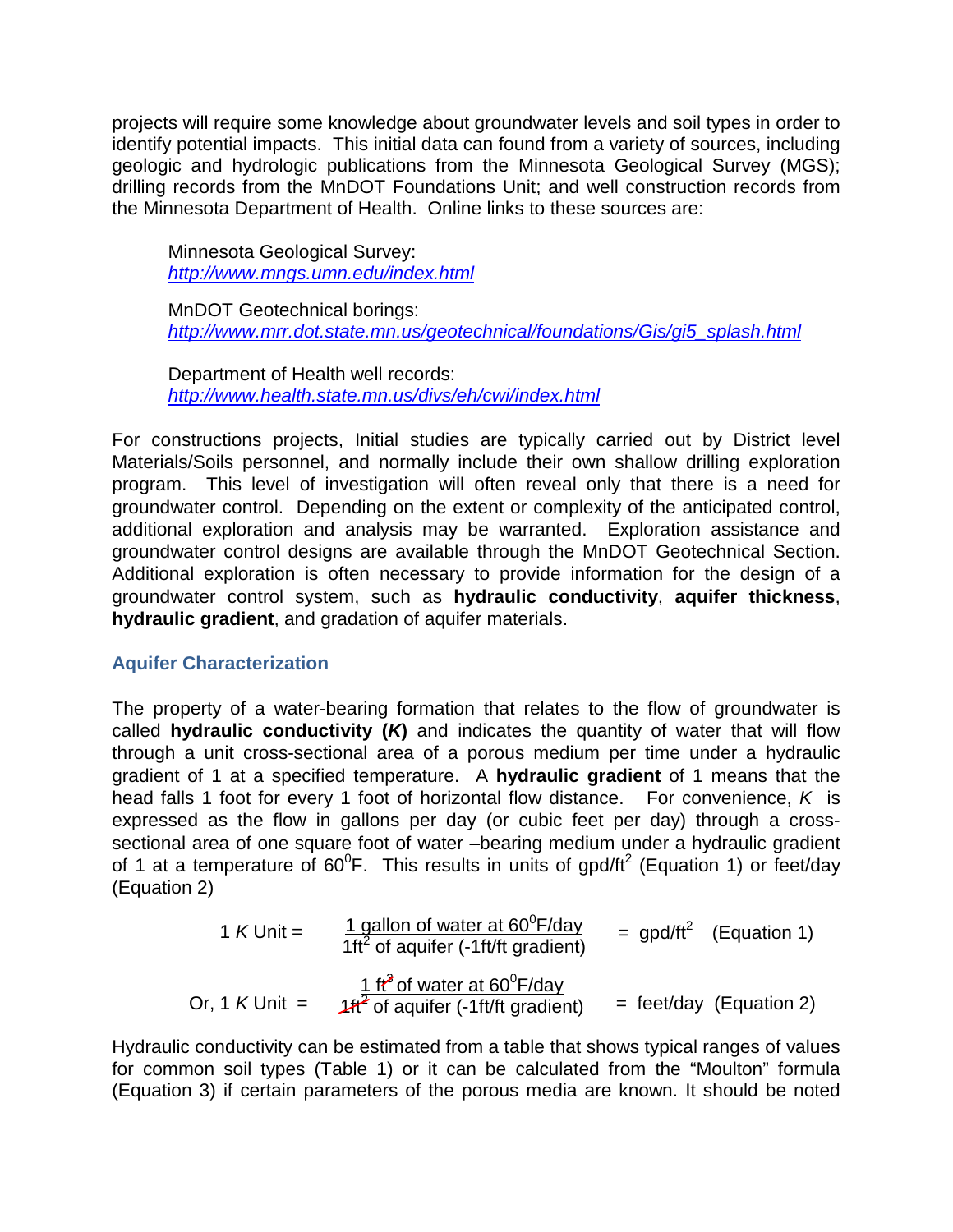that many publications use the term **Coefficient of Permeability,** or often just **permeability** when discussing the same aquifer parameter as hydraulic conductivity. When dealing in the realm of groundwater, these parameters are essentially the same, but that does not hold true when other fluids (such as petroleum) are involved.

| <b>MnDOT Triangular</b><br><b>Textural Classification</b> | <b>Hydraulic</b><br><b>Conductivity</b><br>(ft/day) | Degree of "Permeability"        |
|-----------------------------------------------------------|-----------------------------------------------------|---------------------------------|
| Gravel                                                    | 100-10,000                                          | <b>High Permeability</b>        |
| Sand                                                      | $1 - 100$                                           | Permeable                       |
| Loamy Sand                                                | $.001 - 1$                                          | Low Permeability                |
| Sandy Loam                                                | $.001 - .1$                                         | Low Permeability                |
| Loam                                                      | .0001-.001                                          | Impermeable to Low Permeability |
| Silt Loam                                                 | 0001-.001                                           | Impermeable to Low Permeability |
| Sandy Clay Loam                                           | 0001-.001                                           | Impermeable to Low Permeability |
| Clay Loam                                                 | $10^{-5} - 10^{-3}$                                 | Impermeable                     |
| Silty Clay Loam                                           | $10^{-5} - 10^{-3}$                                 | Impermeable                     |
| Sandy Clay                                                | $10^{-5} - 10^{-2}$                                 | Impermeable                     |
| <b>Silty Clay</b>                                         | $10^{-6} - 10^{-3}$                                 | Very Impermeable to Impermeable |
| Clay                                                      | $10^{-7} - 10^{-5}$                                 | Very Impermeable                |

# **Table 1 Typical Soil Permeability Values**

The following formula was adapted from the formula developed by Moulton (FHWA-TS-80-224) for permeability (hydraulic conductivity) analysis on granular bases and sub base material:

$$
K(\text{feet}/\text{day}) = \frac{6.214 * 10^5 (\frac{D_{10}}{25.4})^{1.478} * n^{6.654}}{(P_{200})^{0.597}}
$$
 (Equation 3)

Where:

$$
n = porosity = (1 - \frac{\gamma_d}{62.4 \cdot G})
$$

*G=Specific Gravity (assumed 2.7)*  $\gamma_d = DryDensity (lbs / ft^3)$ *P*<sup>200</sup> = *Percent passing No. 200 sieve (use percentage value such as 2 for 2%) D10 = Effective Grain Size (in inches)*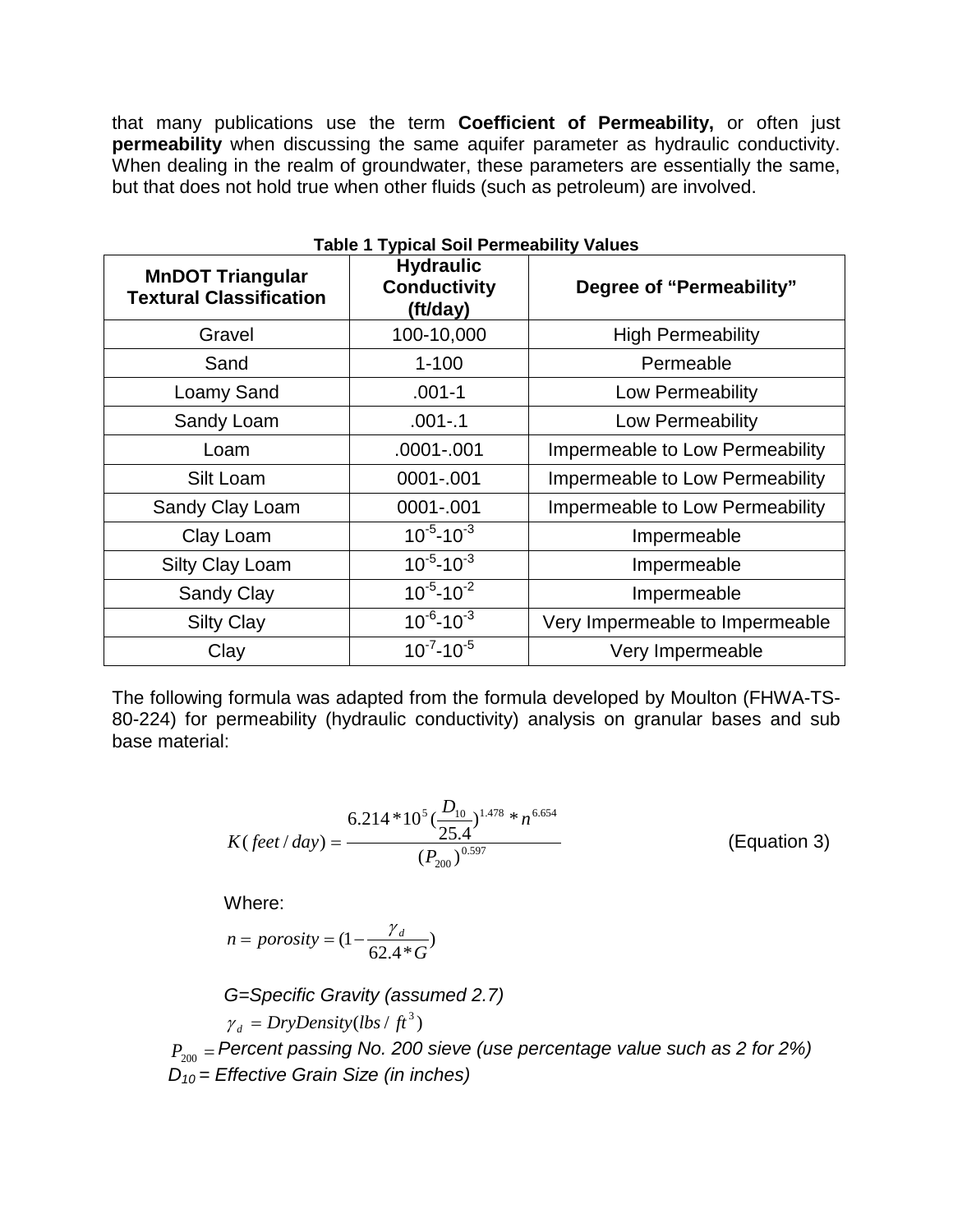Additional aquifer parameters such as aquifer thickness and water levels are essential for determining the potential impact that groundwater may have on the project. This information may be generally estimated from existing publications or historic subsurface drilling information, but for detailed analysis, there is no substitute for the direct measurement of groundwater levels. Groundwater levels are typically measured by drilling into the subsurface and constructing some type of structure that will allow the groundwater to be measured or sampled, depending on the information required. In Minnesota, subsurface drilling is regulated by the Minnesota Department of Health (MDH) under Chapter 4725, "Rules Relating to Wells and Borings."

A solid stem **auger boring** can be used for a quick look at the subsurface materials and the instantaneous groundwater level. These types of borings are quick but are usually limited in depth, produce a disturbed soil sample, and yield information about the groundwater only while the hole is open. A **piezometer** can be constructed in a drilled hole which usually has a section of the pipe open to the aquifer. Piezometers are typically small diameter (2-inch) plastic pipe with a well screen on the bottom that is placed in a borehole that has been sampled while drilling. This type of construction allows for the long term monitoring of water levels and some aquifer testing such as a **slug test**. According to MDH rules, piezometers cannot be used for pumping water or taking water quality samples. A **monitoring well** can be constructed in a similar fashion to piezometers, but requires a MDH permit and more stringent surface protection. Monitoring wells are usually used to sample groundwater to determine contamination, but can be used to measure overall groundwater quality for the design of permanent groundwater control systems.

On projects where construction dewatering will have a large-scale effect on the project, project costs, the aquifer, or surrounding buildings, **pump tests** may be employed. **Pump tests** are conducted by pumping a **well** for a period of time and noting the change in hydraulic head. They are much more costly to run than slug tests but can provide more accurate information. Contact the Geology Unit with questions on the types of testing appropriate for a project.

## **Engineering Hydrogeology**

Hydrogeological data are applicable to a variety of problems both directly and indirectly affecting the success of any construction project. Groundwater can affect the stability of structures or highways, the costs of construction, the costs of maintenance, and the effects of construction on adjacent properties, wetlands, and wells. It is important to predict adverse conditions so they can be mitigated in the design stages, and not come as a surprise during or after construction. Such predictions can be made only on the basis of adequate hydrogeological information, and can be only as accurate as the data on which they are based. It is, therefore, essential to gather groundwater data as carefully, accurately, and thoroughly as possible.

The determination of groundwater conditions and the general hydrogeological regime of a project site should be addressed during the initial investigative portions of the project. The location of the water table, including the presence of artesian conditions, or a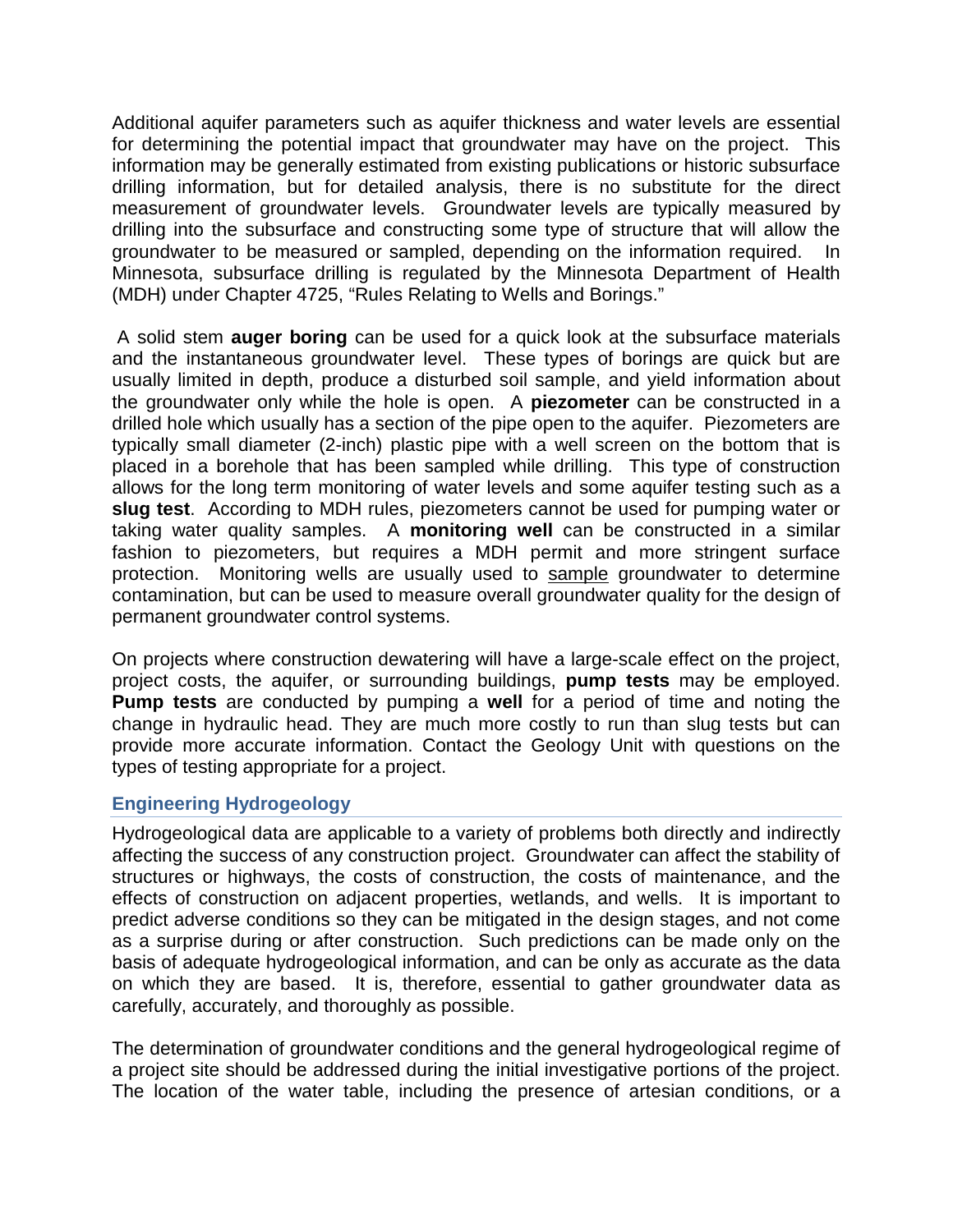perched water table are important items that must be determined by an exploration program; and careful consideration must be given to its potential impact on construction and long-term life of the project. Current Department design standards require that groundwater be kept at least five feet below the finished grade on roadway projects. Consideration must also be given to groundwater conditions (whether true groundwater or perched water) behind retaining walls and bridge abutments, in backslopes, and springs from rock outcrop/cuts.

Care must be taken to prevent contamination of near-surface aquifers, especially when removing overlying confining layers or when penetrating the aquifers by soil borings or during construction. Construction in areas where groundwater may be encountered has the potential for impacting water wells, particularly down gradient from the project. In areas of the state where wells are particularly sensitive (such as the bedrock aquifers along the North Shore) or where wells are located within 200 feet of major construction, preconstruction inventories are often taken to document the existing condition of the wells. This data can then be used for comparison to post-construction conditions should claims occur.

### **Control**

Groundwater control may be necessary when the water table exists within the frost zone of the roadway. To insure that groundwater does not adversely affect long-term performance of the roadway, the finished grade should be separated from the water table by a depth roughly similar to the depth of frost penetration. This depth is generally considered to range from four to seven feet across the state, and is generally considered to be 5 feet on average.

Every effort should be made to satisfy the grade-water criteria. If grades cannot be kept at least five feet above the water table, then special **groundwater control** designs will be required. Water levels will need to be lowered both temporarily during construction, and permanently for the life span of the pavement.

**Temporary construction dewatering** is normally the responsibility of the contractor. It is important to provide a general assessment of the aquifer characteristics to potential contractors prior to the bidding process. The necessary elements that are important to a contractor, such as hydraulic conductivity, aquifer thickness, and gradation of aquifer materials, are generally necessary for design of the permanent groundwater control system.

**Permanent groundwater control** is accomplished through the use of gravity drainage methods including longitudinal drains, blanket drains, or cut-off drains. In most cases such drains require project specific designs that relate to aquifer parameters such as soil type, hydraulic conductivity, depth of lowering required, thickness of the aquifer, and most importantly, a place to drain the captured water to. Permanent lowering of the water table should not be undertaken without consideration of possible **adverse impacts**, such as settlement of adjacent structures built on organic soils of loose sands, influence on nearby wells, increased construction expense, and longevity of design (and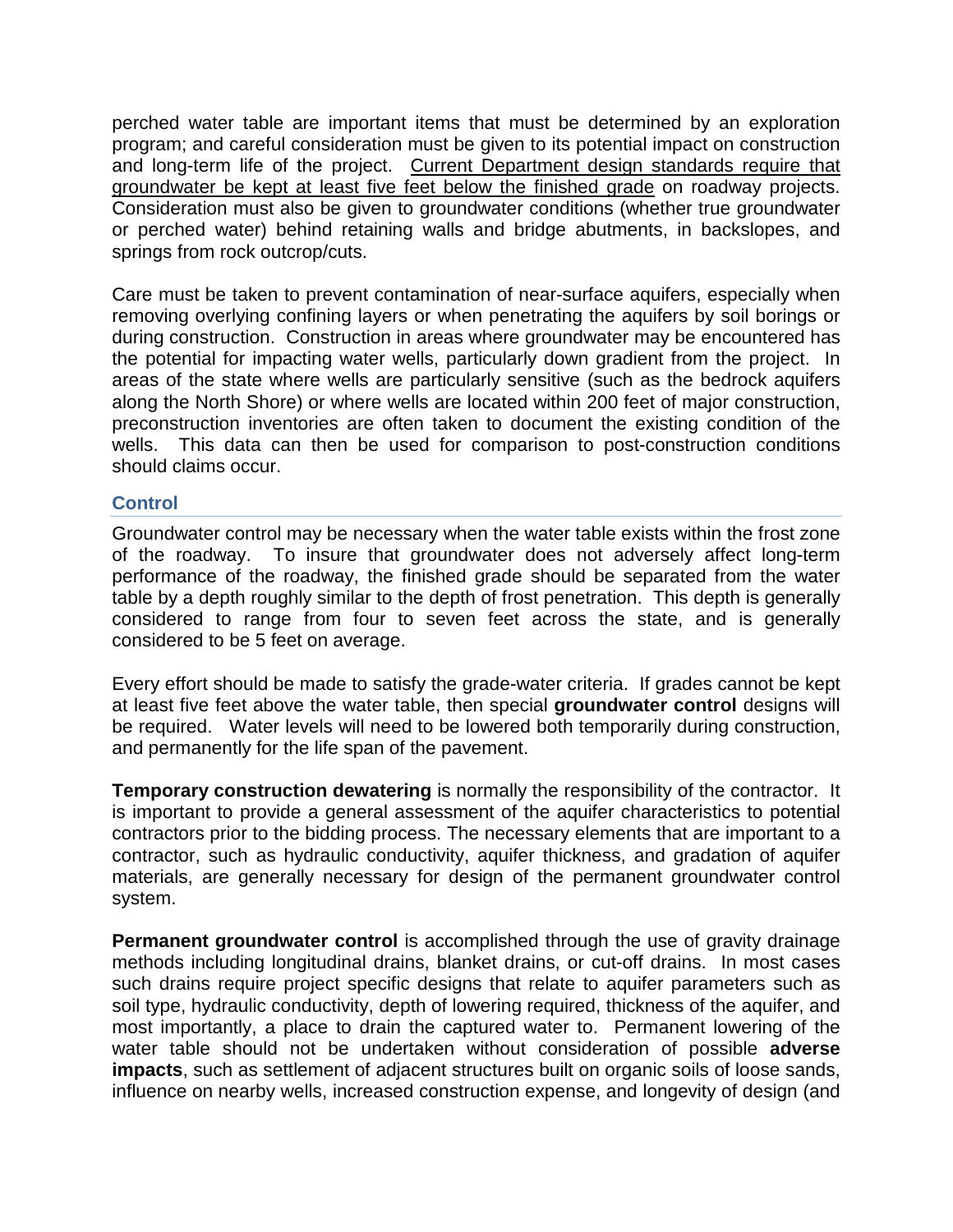consequence of failure). The distance from the dewatering site where **drawdown** becomes insignificant is known as the **radius of influence**  $(L<sub>i</sub>)$ . The drawdown at any location between the dewatering location and the radius of influence can be estimated by a simple semi-log plot of drawdown versus distance (Figure 4) by knowing the maximum drawdown at the dewatering element and the radius of influence. The radius of influence  $(L_i)$  can be estimated from a formula (Equation 4) derived from Moulton (1980) where the hydraulic conductivity  $(K)$  and the maximum drawdown  $(D)$  are known.

$$
L_i \text{ (feet)} = 5.64 * D \text{ (feet)} * \sqrt{K} \text{ (ft/day)} \qquad \text{(Equation 4)}
$$

For example, if the drawdown at the dewatering element is 10 feet, and the estimated hydraulic conductivity of the saturated soil is 120 feet/day, the radius of influence would be:  $L_i$  (feet) = 5.64  $*$  10  $*\sqrt{120}$  = 618 feet. Figure 4 is a semi-log plot of this example problem; the drawdown at 25 feet would be 4.9 feet. [Equation 4 assumes a homogeneous, isotropic media that falls into the "granular" end of the soil spectrum.]



### **Figure 4: Semi-log Plot of Drawdown vs. Distance**

By request, the Geotechnical Section will analyze the hydrogeology of the project area in relation to the roadway design, and provide recommendations for controlling groundwater on the project. The Geotechnical Section currently recommends the use of passive drainage systems to lower the water table. Typically, project requirements and soil properties dictate the use of a specific system, or combination thereof. The two most common systems include the **Deep Drain System** and the **Blanket Drain System.** 

The Deep Drain System consists of deep perforated drainage pipes spaced at distances to keep the groundwater at the appropriate level. These pipes usually parallel the roadway (Figure 5). This system is recommended for moderate to high permeability soils only, since drawdown of the water table between drains would not be adequate in lower permeability soils unless they were very close together.